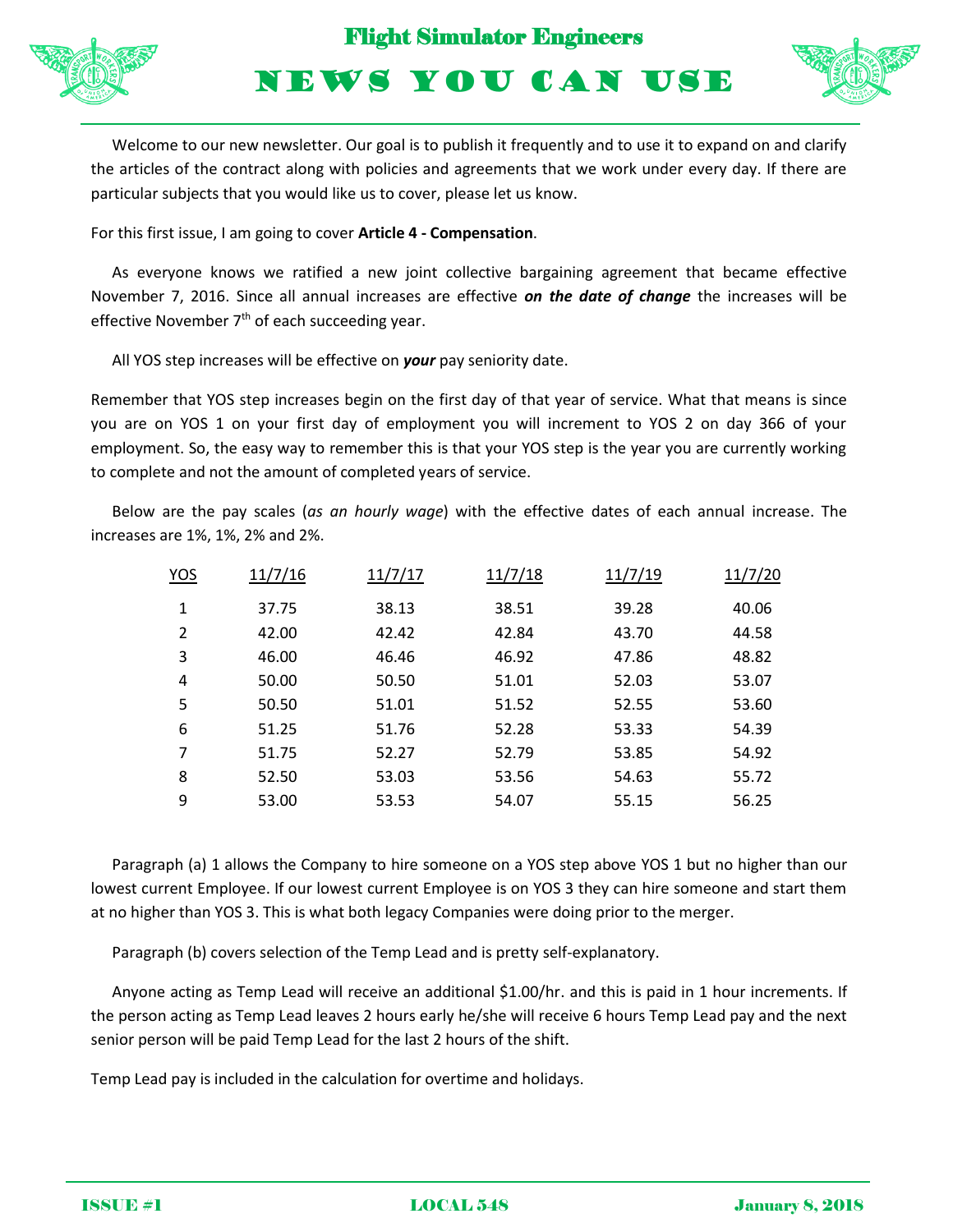

Flight Simulator Engineers

NEWS YOU CAN USE



All Tech Coordinators will receive a \$1.00/hr. premium and this is included in their base pay.

All Development Engineers will receive a \$2.89/hr. premium and this will be included in their base pay.

Now for a rather unpleasant subject caused by the Implementation Letter for the JCBA, pay slotting.

First we will cover the Simulator Engineers.

I will start from the pre-merger policies.

Legacy US Airways was hiring new hires on year 9 of a 13-year scale. Legacy American was hiring new hires on year 3 of a 9-year scale. How to fairly slot the people that were not top of scale at that time into the new pay scale was proving difficult for both Legacy negotiating teams.

What the negotiating committees agreed to was that we would slot those folks into the new pay scale based on this premise: however far you are from the top of your current scale is how far you will be from the top of the new pay scale. While this was not the perfect method, our thought was that the expectation of time to top of scale for these folks would not change from pre-JCBA to new JCBA, and that was as fair as we could make it.

At this time we were near completion of the negotiations and were down to a term sheet. We explained our method for pay slotting to International Representative Gary Shults. Gary then went to the Company with this and the last several items we had left for negotiations. The Company agreed with what Gary Shults told them for pay slotting.

When the Implementation Letter was drafted (by the Company) this was the wording regarding the pay slotting:

## *All LAA and LUS Employees will be pay slotted in the new JCBA pay scale provided in Article 4.A. based on their current steps in the LAA and LUS pay scales.*

We assumed this was the Company's way of stating what we had agreed to.

After implementation I was made aware of the fact that all of the Legacy US Airways Employees were moved to top of scale (YOS 9) of the new JCBA.

I contacted Beth Holdren (Director of Labor Relations and the lead person for our negotiations). I explained that the method of pay slotting the Company used was not what we had agreed to. Beth stated that the language was clear and that the Company had consulted Legal and this was their interpretation as well:

*The Year step you are on in the old legacy agreements would be the year step you would be on in the new agreement.*